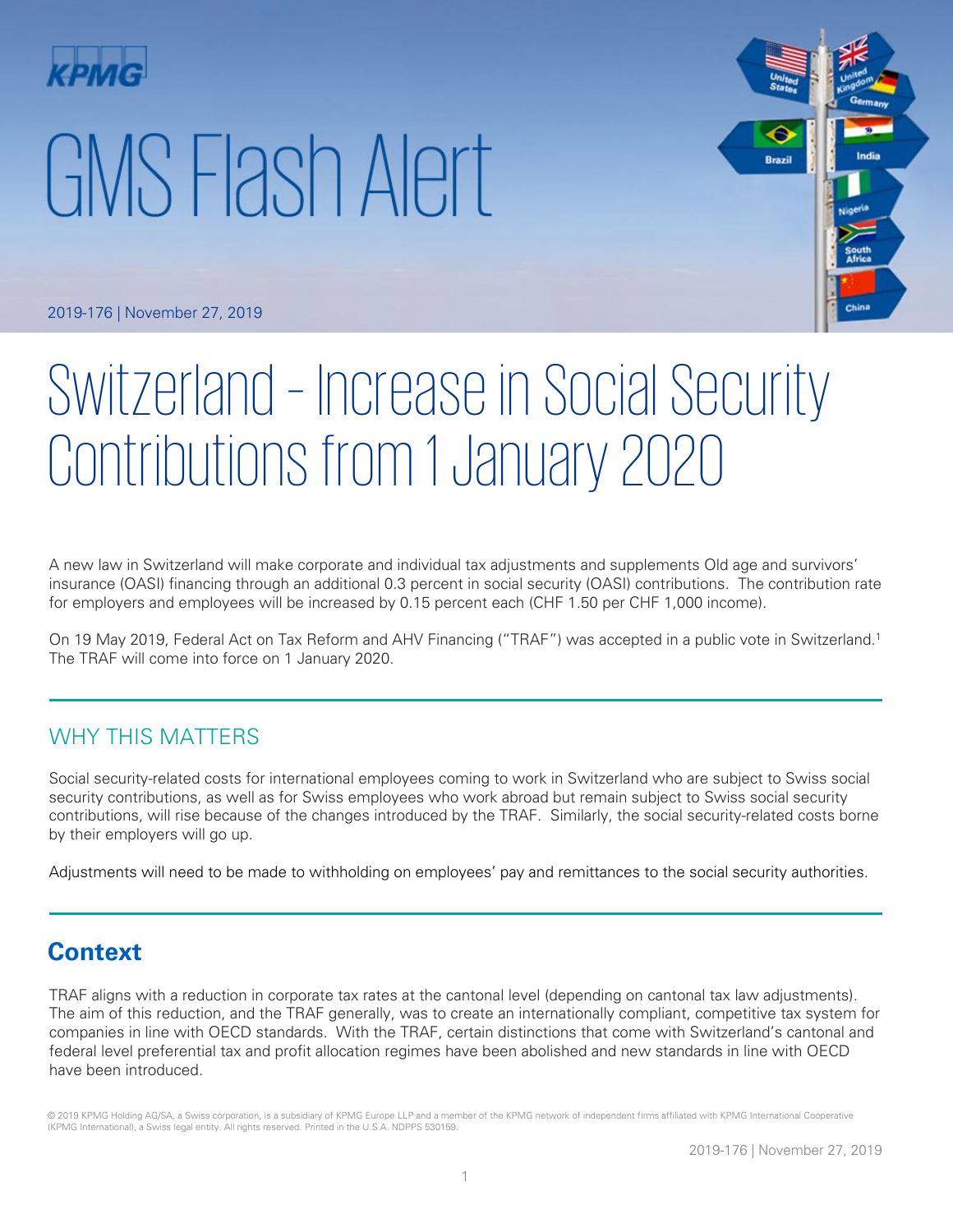The TRAF generates urgently-needed additional finances for the OASI. The TRAF will help ensure that the OASI receives an additional financing of CHF 2 billion per year beginning in 2020. The Swiss federal government will contribute about CHF 800 million of the additional funds. The remaining CHF 1.2 billion will be funded by employer and employees equally through the increased social security rates.

# **Table: New Rates**

The new employer and employee contribution rates are as follows<sup>2</sup>:

|                            | <b>Employer</b><br>contribution<br>2019 | <b>Employer</b><br>contribution<br>2020 | <b>Employee</b><br>contribution<br>2019 | <b>Employee</b><br>contribution<br>2020 | <b>Total</b><br>contribution<br>2019 | <b>Total</b><br>contribution<br>2020 |
|----------------------------|-----------------------------------------|-----------------------------------------|-----------------------------------------|-----------------------------------------|--------------------------------------|--------------------------------------|
| <b>OASI (AHV)</b>          | 4.20%                                   | 4.35%                                   | 4.20%                                   | 4.35%                                   | 8.40%                                | 8.70%                                |
| IV                         | 0.70%                                   | 0.70%                                   | 0.70%                                   | 0.70%                                   | 1.40%                                | 1.40%                                |
| LEC (EO)                   | 0.225%                                  | 0.225%                                  | 0.225%                                  | 0.225%                                  | 0.45%                                | 0.45%                                |
| <b>Total (OASI/IV/LEC)</b> | 5.125%                                  | 5.275%                                  | 5.125%                                  | 5.275%                                  | 10.25%                               | 10.55%                               |

### FOOTNOTES:

1 See the announcement of the TRAF (in English) by clicking here.

2 See the new Swiss social insurance contributions and benefits in the overview published (in English) by the KPMG International member firm in Switzerland by clicking here.

For further information in Swiss-German, see "Steuerreform und AHV-Finanzierung (STAF)" with links to other relevant documents and texts.

\* \* \* \*

 $CHF 1 = EUR 0.91$  $CHF 1 = USD 1.00$  $CHF 1 = GBP 0.779$  $CHF 1 = CAD 1.33$ 

© 2019 KPMG Holding AG/SA, a Swiss corporation, is a subsidiary of KPMG Europe LLP and a member of the KPMG network of independent firms affiliated with KPMG International Cooperative (KPMG International), a Swiss legal entity. All rights reserved. Printed in the U.S.A. NDPPS 530159.